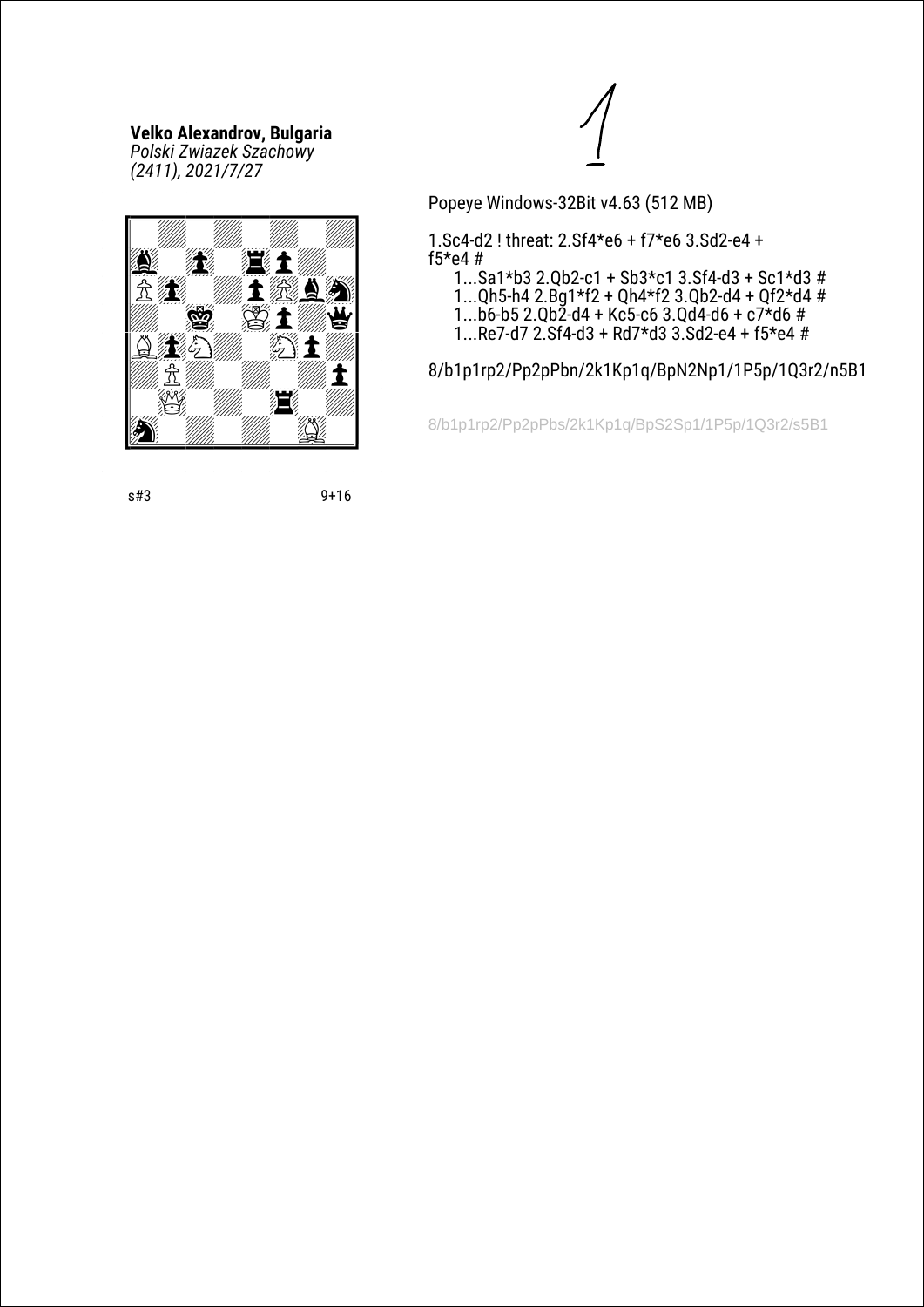KLLLLLLLLM  $\blacksquare$  $\mathbf{E} = \mathbf{E}$  and  $\mathbf{E} = \mathbf{E}$ 

e<br>As 21

 $\blacksquare$  $\mathcal{N}=\mathcal{N}=\mathcal{N}=\mathcal{N}=\mathcal{N}=\mathcal{N}=\mathcal{N}=\mathcal{N}=\mathcal{N}=\mathcal{N}=\mathcal{N}=\mathcal{N}=\mathcal{N}=\mathcal{N}=\mathcal{N}=\mathcal{N}=\mathcal{N}=\mathcal{N}=\mathcal{N}=\mathcal{N}=\mathcal{N}=\mathcal{N}=\mathcal{N}=\mathcal{N}=\mathcal{N}=\mathcal{N}=\mathcal{N}=\mathcal{N}=\mathcal{N}=\mathcal{N}=\mathcal{N}=\mathcal{N}=\mathcal{N}=\mathcal{N}=\mathcal{N}=\mathcal{N}=\mathcal{$  $\mathbb{Z}^n$ 

RSSSSSSSST

 $\mathbb{E}^{\mathbb{W}}$ 

N¤m3£1»J»Q

*Шахматная композиция (158/F8), 2021*



Popeye Windows-64Bit v4.87 (1024 KB)

 1.Sd1-f2 ! threat: 2.Sf4-e6 + f7\*e6 3.Sf2-e4 + f5\*e4 # 1...Qg5-g1 2.Sf2-e4 + f5\*e4 3.Qd7\*d4 + Qg1\*d4 #

 1...Qg5-g2 2.Qd7-c7 + Qg2-c6 3.Qc7-d6 + Qc6\*d6 # 1...Qg5-g3 2.Sf2-d3 + Qg3\*d3 3.Qd7\*d4 + Qd3\*d4 #

8/B2Q1p2/1r3Pbb/1Bk1Kpqp/3p1S2/8/8/1R1S4

s#3 8+9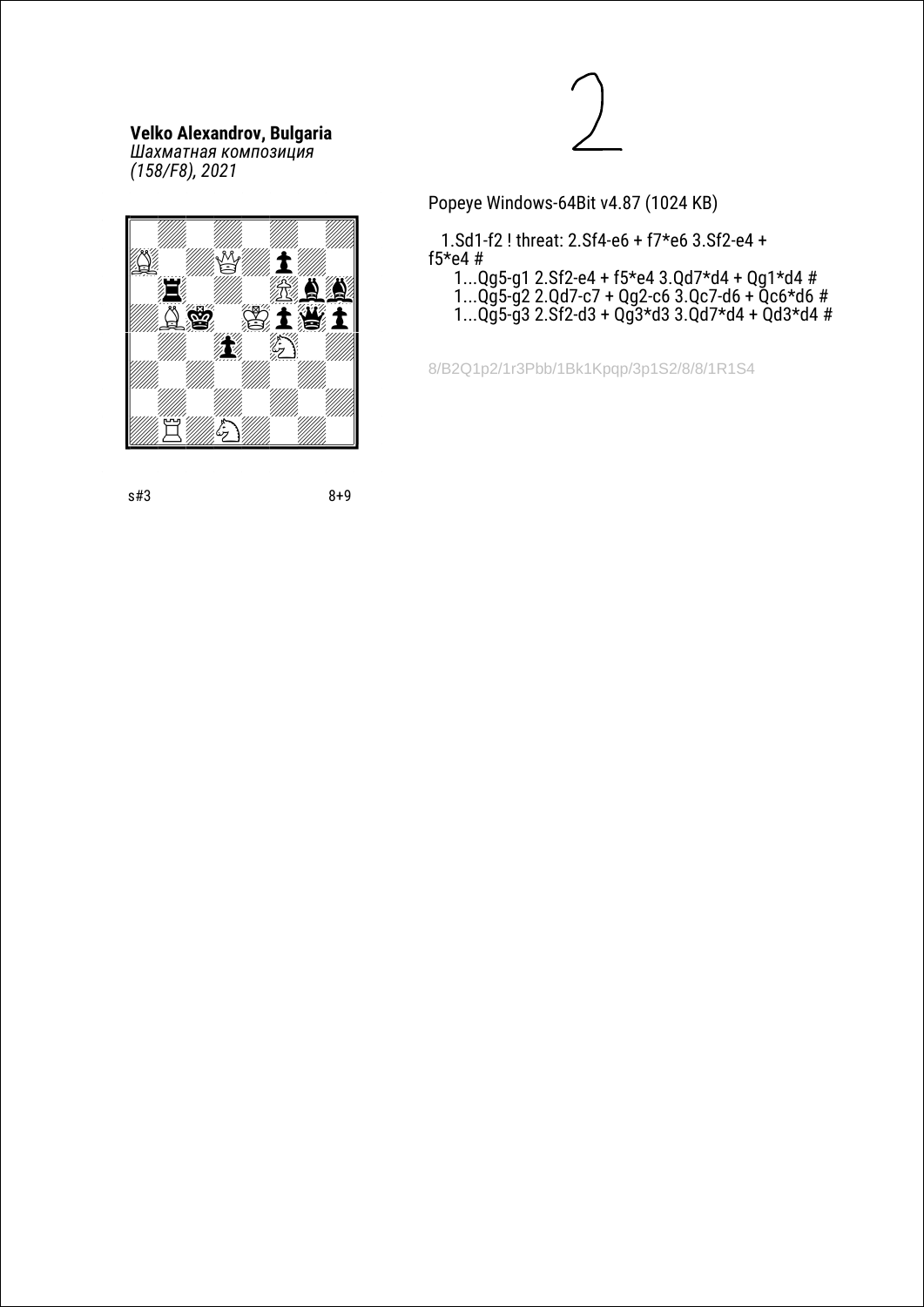*SuperProblem (F289), 2021/11/23*





Popeye Windows-32Bit v4.63 (512 MB)

1.Sb1-d2 ! threat: 2.Qf4-b4 +a5\*b4 3.Sd2-e4 +f5\*e4 #

 1...Rg5~ 2.Sd2\*b3 +a4\*b3 3.Qf4-e3 + Qh6\*e3 # 1...Rg5-g4 2.Qf4-d4 + Rg4\*d4 3.Rd7-d5 + Rd4\*d5 # 1...f7\*e6 2.d3-d4 + Kc5-c6 3.Rd7-d6 + c7\*d6 #

8/2pR1pp1/Bp2Rrbq/p1k1Kprp/p1S2Q2/P2P1P2/8/8

s#3 9+13